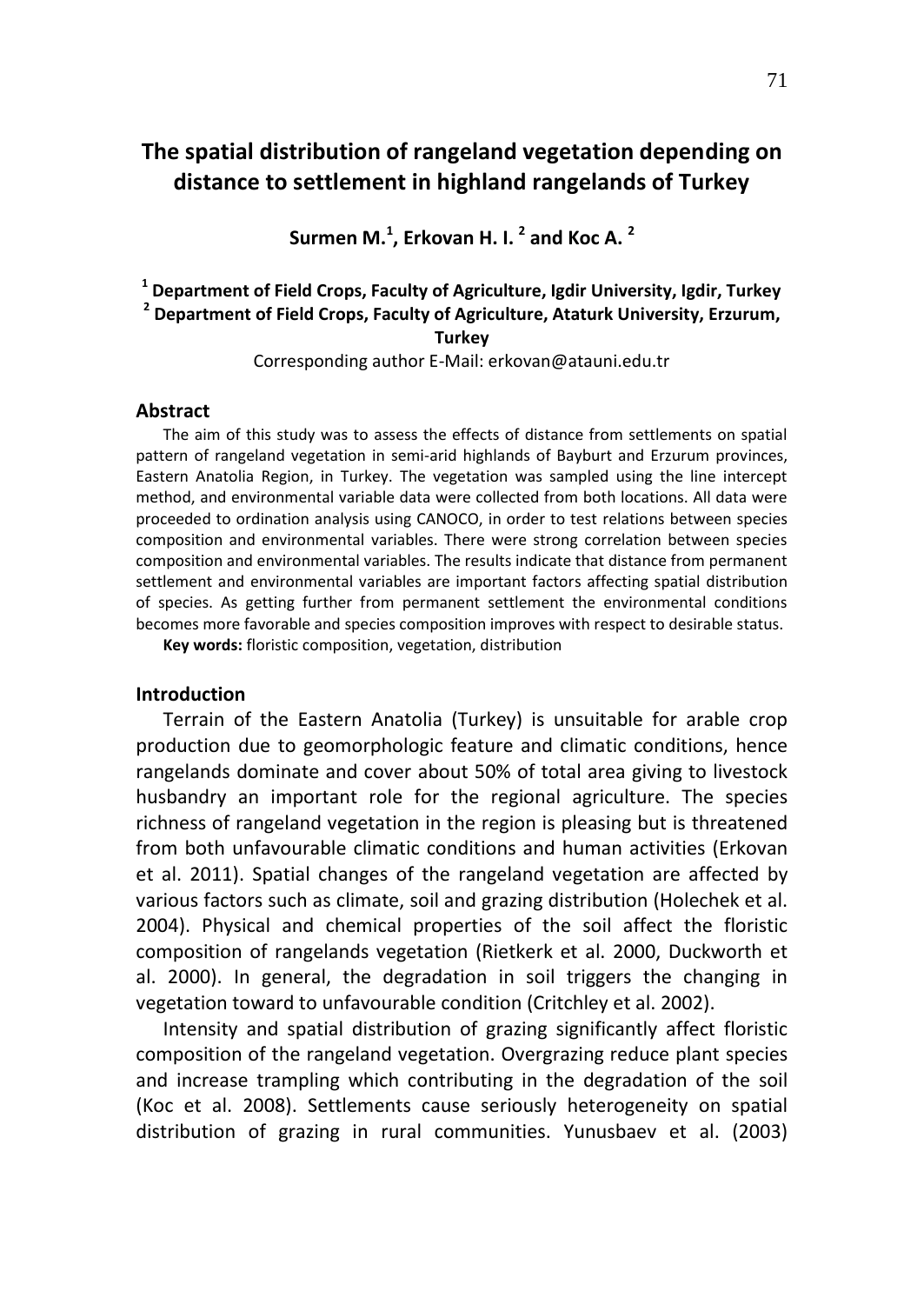reported that grazing pressure increased as getting closer to the settlements or corral in Dagistan Republic of Russian Federation. Similar results have also reported for Turkey by Erkovan et al. (2003).

Factors such as soil, climate, aspect, the location of gathering places and herbivory may be the ultimate determinants of grazing and vegetation patterns. Spatial autocorrelation analysis is a commonly used method to measure spatial heterogeneity (Chang et al. 2006).

The aim of this study was to determine the effect of distance from settlements and environmental variables on spatial distribution of rangeland.

### **Materials and Methods**

The study was conducted in Bayburt and Erzurum provinces in the eastern Anatolia region of Turkey during 2000 and 2001. Three rangeland sites in both of the locations which were close to settlement (5 km) (Site I), middle distance to settlement (20 km) (Site II), and far away to permanent settlement (30 km) (Site III) were selected to determine the effect of grazing on spatial distribution of rangeland vegetation. Seasonal suitable grazing system was applied in Erzurum province and transhumant grazing system in Bayburt province. Grazing firstly starts around the permanent settlement and then goes further areas in advanced season. In general, the rangelands around the permanent settlement suffer from early and late season grazing pressure compared to other sites.

Cold steppe climate prevail in the study areas which are characterized by long and extremely cold winter and cool, short and dry summer. As a consequence actively plant growth occurs in between a restricted period. Long term annual total precipitation in Bayburt and Erzurum province are 421.4 mm and 435.6 mm, respectively. The mean annual temperature is 6.9  $\rm ^{0}C$  in Bayburt, and 5.7  $\rm ^{0}C$  in Erzurum. Soil texture, organic matter, pH, lime, phosphorus, potassium and salt from soil samples taken from every site at the depth of 0-30 cm were analysed considering standard procedures described by A.O.A.C. (1999). The soils texture of site I, site II and site III in Bayburt province was loamy, sandy-loamy and sandy-loamy-clay, and it was loamy in site I and clay-loamy in site II and III in Erzurum province.

Floristic composition of range sites was determined by using the line intercept method developed by Canfield (1941). Eight subsamples each of 10 m in different part of sites were measured to represent an 80 m long transect and basal area was considered in the measurement.

Canonical Correspondence Analysis (CCA) was used to determine the relationships between vegetation and environmental variables using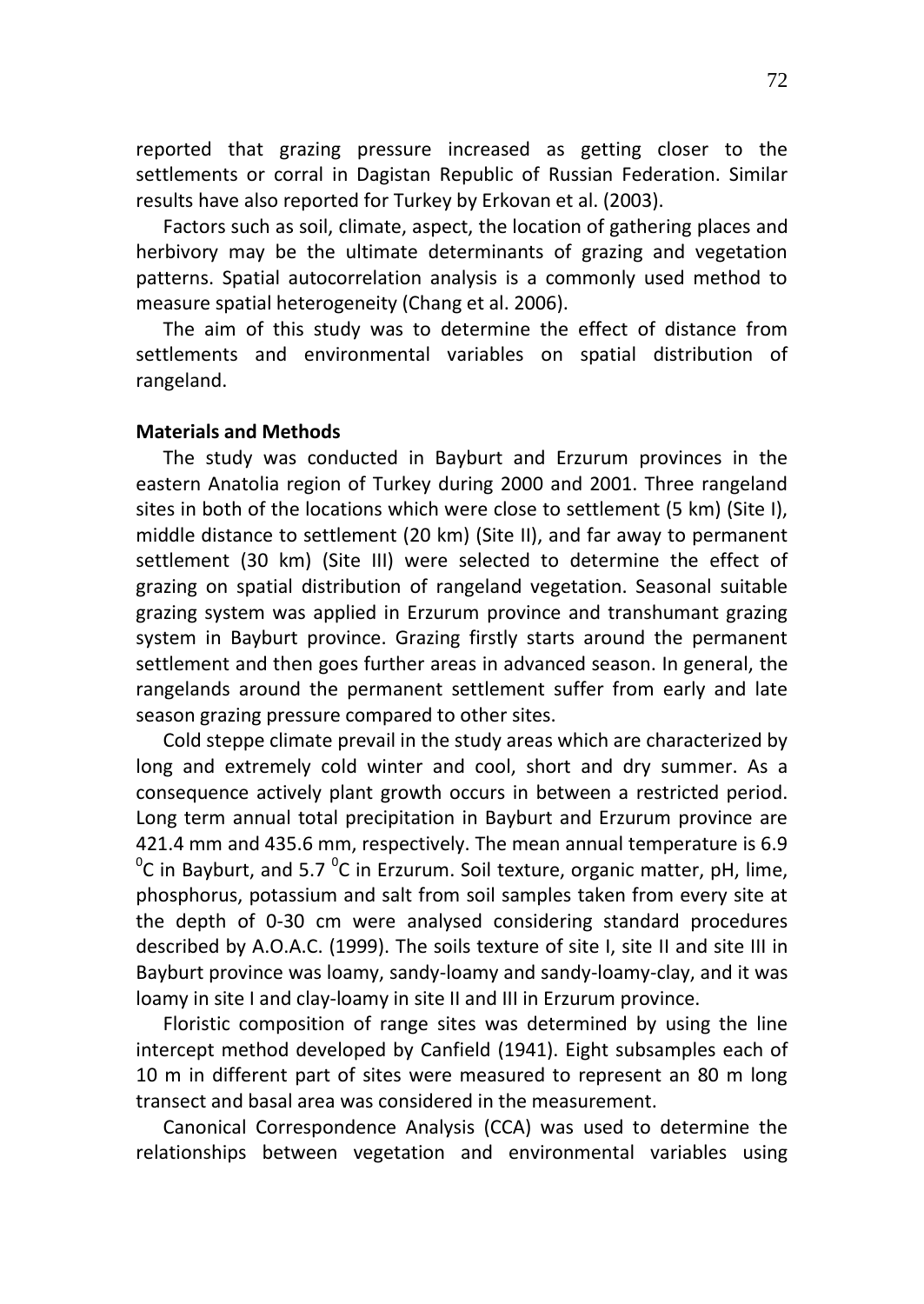CANOCO, version 4.5 for windows (Leps and Smilauer 2003). Due to many zeros species data were transformed using the transformation  $\ln (10 \times X +$ 1), where X= species number in species score (ter Braak and Smilauer 2002). Automatically selection was used to determine the variance explained by individual variables. Monte Carlo permutation tests used to test the significance of each variable.

## **Results and Discussion**

Ordination analysis showed that spatial distribution of samples were significantly affected by distance from settlements in both location, but site I of Bayburt and site II of Erzurum became more similar compared to the other sites (Fig. 1). The relationships between species and environmental variables were presented in CCA ordination diagrams (Figure 2). The sites are clearly separated along axes but site I of Bayburt and Site II of Erzurum overlapped on same axes. The CCA revealed some gradients such as the relationship between floristic composition and environmental variables which are shown in the CCA for Bayburt and Erzurum (Fig. 2). The cumulative percentage variance of the species and species-environmental relationship were high for Bayburt and Erzurum sites. There was considerably cumulative percent variance of species-environment relations, which were 16.6, 29.6, 39.5 and 47.0 for Bayburt and 25.1, 36.7, 45.6 and 53.8 for Erzurum.

Slope, distance from the settlement, altitude and phosphorus, potassium, organic matter, clay and sand content of soil were significantly correlated to species distribution in Bayburt (p<0.05) (Fig. 2) whereas all environmental variables (slope, distance, altitude and phosphorus, potassium, organic matter, clay, sand, silt, lime and salt content of soil) were significantly correlated to species distribution in Erzurum (p<0.01) (Fig. 2).

The results of this study revealed that the distance from the permanent settlements plays an important role to the determination of floristic composition, which mainly originated from differences of spatial distribution of grazing intensity and season. The most affected areas from grazing are those around the permanent settlements because the domestic animals are grazing freely around them during early and late season (Koc et al. 2008). Kellner and Bosc (1992) have found that vegetation pattern of semi-arid rangelands were formed through grazing of herbivores. Overgrazing has caused decrease of the palatable perennial plants and destruction of the native rangelands (Belsky 1992, Metzger et al. 2005).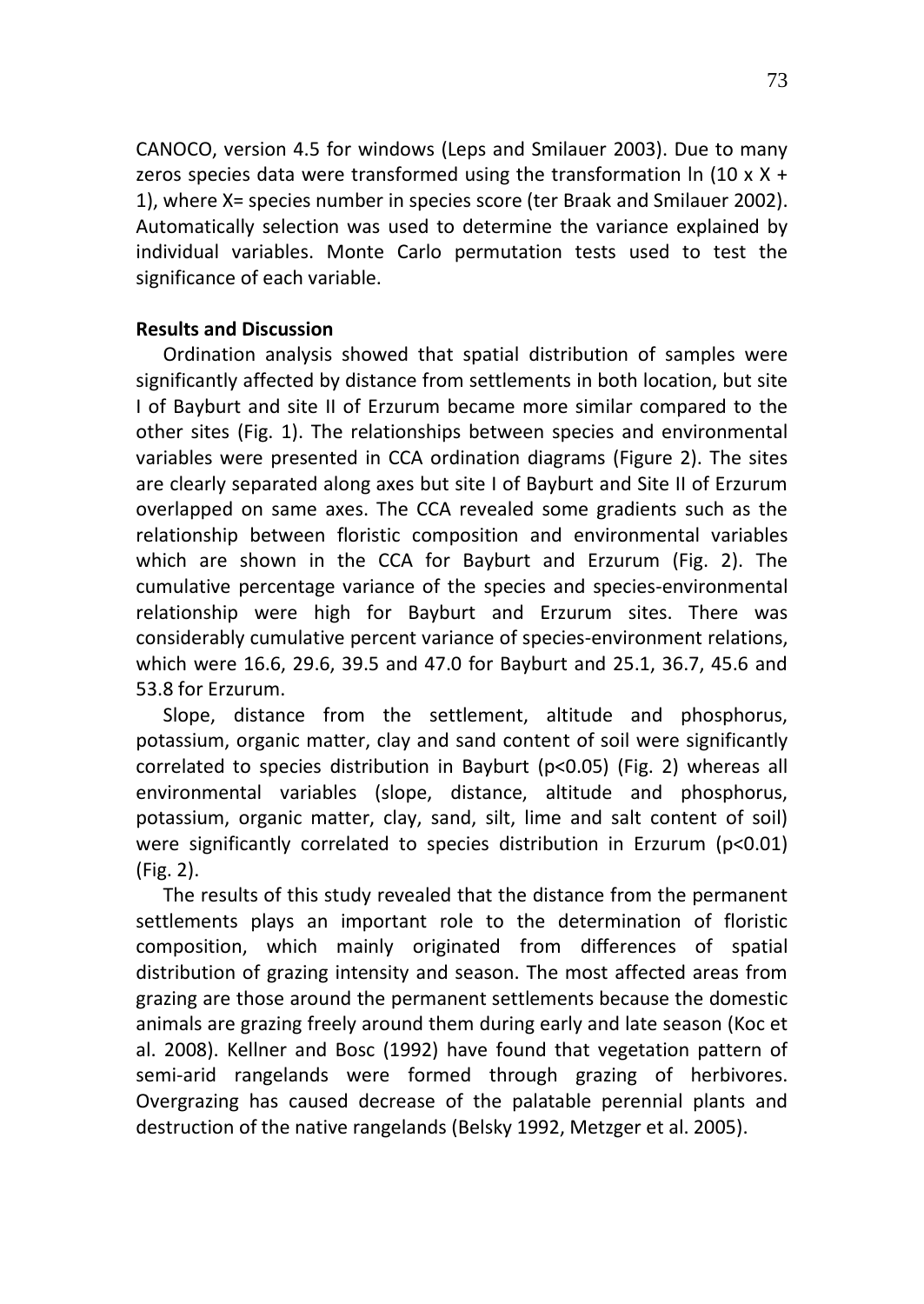

**Figure 1** Ordination showing that samples varied according to distance to settlement and locations. Non-filled triangles within non-filled circle represent close to settlement at Bayburt (site I); star within non-filled circle represent middle distance to settlement at Bayburt (site II); x-mark nonfilled circle represent long distance to settlement at Bayburt (site III); filled square represent close to settlement at Erzurum (site I); filled circle represent middle distance to settlement at Erzurum (site II); and non-filled circle represent long distance to settlement at Erzurum (site III)

The ordination analysis showed that soil properties had significant effect on species pattern. Vegetation and soils are dynamic systems and the condition of one affects the other. The spatial heterogeneity of overgrazing pressure, determined by the distance from the permanent settlements, causes heterogeneity in spatial distribution of soil and vegetation properties because heavy grazing and unsuitable season affect more severe around the permanent settlement or corral (Yunusbaev et al. 2003, Koc et al. 2008, Arevalo et al. 2011). Duckworth et al. (2000) have found that, apart from settlements, environmental factors such as altitude, topography also significantly affect species composition and soil properties. In the experimental areas, permanent settlement or corral used in summer are located in high elevation areas in both sites hence the differences in species composition and soil properties between sites can not be solely attributed to grazing distribution.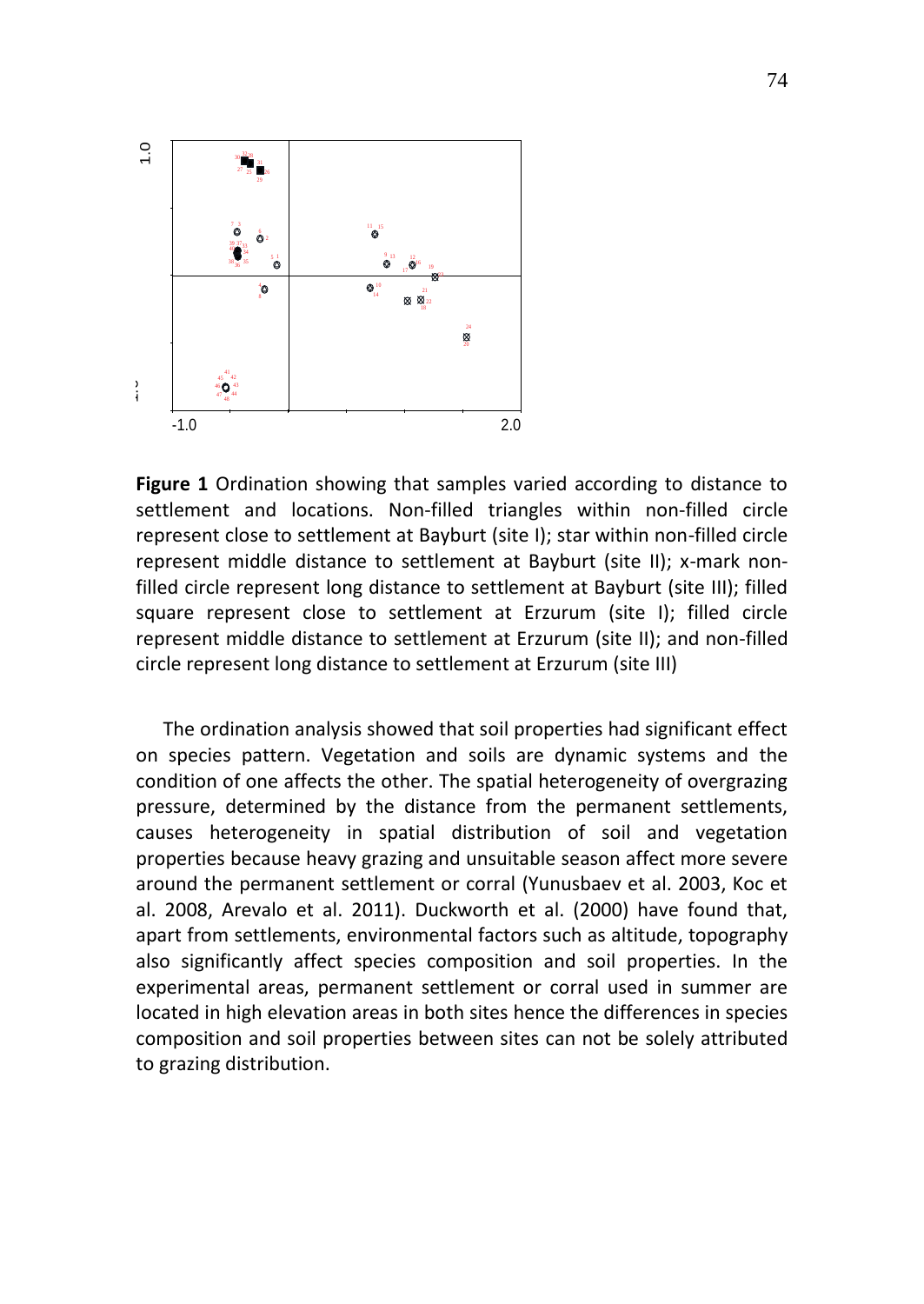

**Figure 2** CCA ordination diagram of rangeland vegetation species with environmental variables. Key to abbreviations: (AGIN *Agropyron intermedium,* BRJA *Bromus japonicus,* BRTE *Bromus tectorum,* BRTO *Bromus tomentellus,* DAGL *Dactylis glomerata,* FEOV *Festuca ovina,* KOCR *Koeleria cristata,* POBU *Poa bulbosa,* POTR *Poa trivialis,* STLA *Stipa lagascae,* ASLI *Astragalus lineatus,* ASER *Astragalus eriocephalus,* MELU *Medicago lupiluna,* MEPA *Medicago papillosa,* MEVA *Medicago varia,* ONSP *Onobrychis* sp.*,* ACCA *Acantholimon caryophyllaceum,* ACBI *Achillea biebersteinii,* ACMI *Achillea millefolium,* ALDE *Alyssum desertorum,* ALMU *Alyssum murale,* ARGY *Arenaria gypsophiloides,* ARSP *Artemisia spisigera,* CASP *Campanula* sp.*,* CESE *Centaurea sessilis,* COAR *Convolvulus arvensis,* ERCA *Eryngium campestre,* EUES *Euphorbia esula,* GASP *Galium* sp.*,* MISP *Minuartia* sp.*,* POAU *Polygonum aviculare,* POBI *Potentilla bifurca,* RUSP *Rumex* sp.*,* TNSP *Tanacetum*  sp.*,* TACR *Taraxacum crepidiforme,* TEPO *Teucrium polium,* THSP *Thesium* sp.*,* THPA *Thymus parviflorus,* VEOR *Veronica orientalis,* XEAN *Xeranthemum annuum,* pH, ORMA organic matter, LIME, SALT, PHOS phosphorus, POTA potassium, SUND, SILT, CLAY, ALTT altitude, DIST distance, SLOP slope)

In conclusion, the rangelands around the permanent settlements suffer from heavy grazing pressure and this affects adversely rangeland vegetation. Severity of overgrazing pressure and, as a consequence, the degradation of vegetation in the vicinity of permanent settlement and middle points is higher than that of the rangelands away from the permanent settlement. However seriously soil and vegetation degradation are also seen on the areas away from the permanent settlements because neither early season nor late season grazing pressure prevail. Therefore, it is essential to develop sustainable range management strategies for areas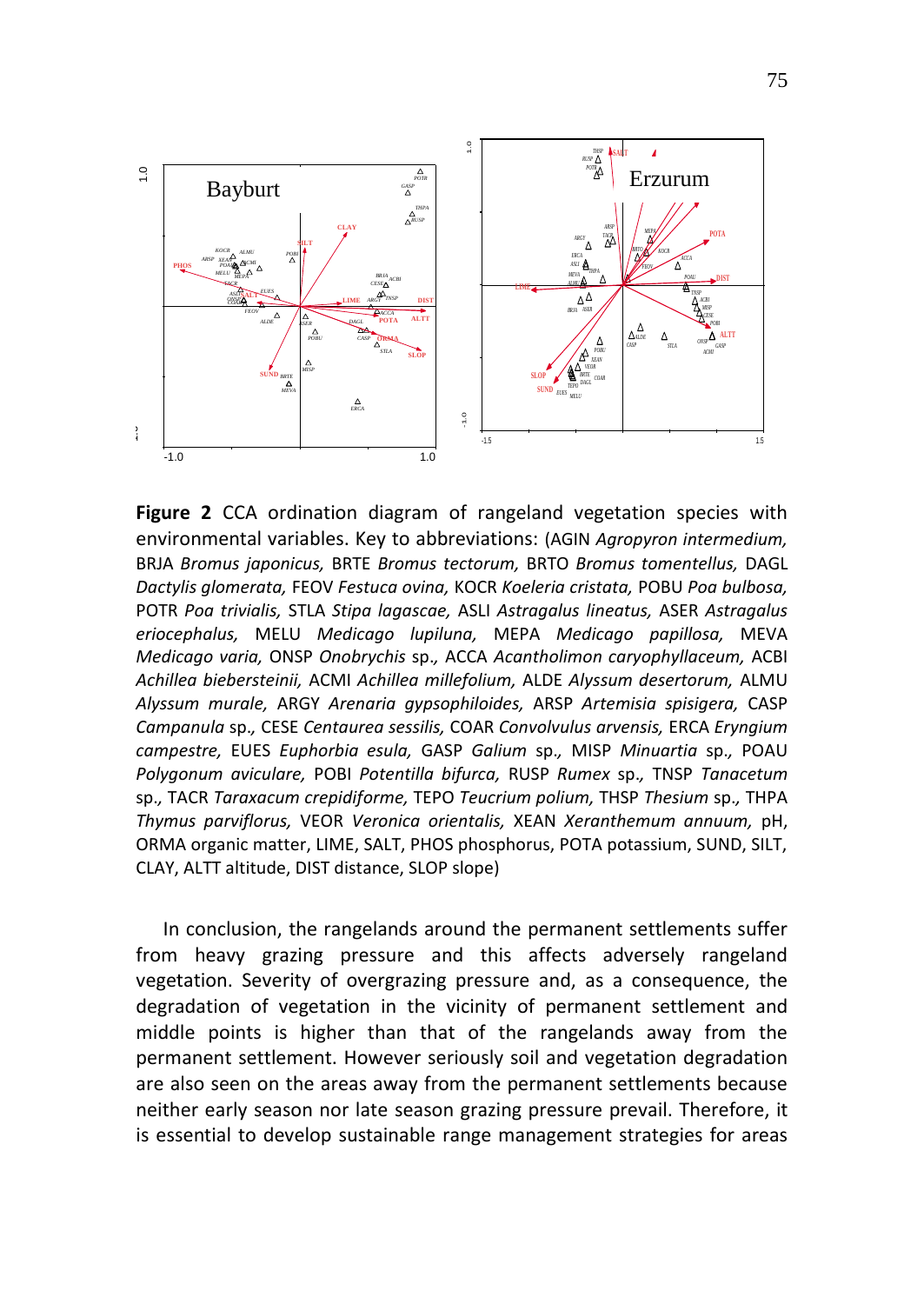experiencing transhumance or seasonal suitable grazing management schemes.

#### **References**

**A.O.A.C. 1999.** Official Methods of Analysis, 16<sup>th</sup> ed. Association of Offical Analytical Chemists, Washington, DC.

**Arevalo J.R., L.de Nascimento S. Fernandez-Lugo J. Mata and L. Bermejo. 2011.** Grazing effects on species composition in different vegetation types (La Palma, Canary Islands). *Acta Oecologica,* 37: 230-238.

**Belsky A.J. 1992.** Effects of grazing, competition, disturbance and fire on species composition and diversity in grassland communities. *Journal of Vegetation Science,* 3: 187- 200.

**Canfield R.H. 1941.** Application of the interception method in sample range vegetation. *Journal of Forestry,* 39: 388-394.

**Chang C.R., P.F. Leen M.L. Bai and T.T. Lin. 2006.** Identifying the scale thresholds for field-data extrapolation via spatial analysis of landscape gradients. *Ecosystems* 9: 200–214.

**Critchley C.N.R., B.J. Chambers J.A. Fowbert A. Bhogal S.C. Rose and R.A. Sanderson. 2002.** Plant species richness, functional type and soil properties of grasslands and allied vegetation in English Environmentally Sensitive Areas. *Grass and Forage Science,* 57: 82-92.

**Duckworth J.C., R.G.H. Bunce and A.J.C. Malloch. 2000.** Vegetation-environment relationships in Atlantic European calcareous grasslands. *Journal of Vegetation Science,* 11: 15-22.

**Erkovan H.I. A. Koc Y. Serin. 2003.** Some vegetation properties of Bayburt (Turkey) province rangeland. In: A. Kirilov, N. Todorov and I. Katerov (eds). Grassland Sciences in Europe. Optimal Forage System for Animal Production and the Environment. pp. 617-620.

**Erkovan H.I., A. Koc E.L. Aksakal T. Oztas and M.Ozgul. 2011.** The effect of exclosure and different grazing systems on rangeland vegetation. 9th Crop Science Congress. (impress). (In Turkish with English Abstract).

**Holechek J.L., R.D. Pieper and C.H. Herbel. 2004.** Range Management: Principles and Practices. Prenticahall, New Jersey. 607 pp.

**Kellner K. and O.J. Bosc. 1992.** Influence of patch formation in determining the stocking rate for southern African grasslands. *Journal of Arid Environments,* 22: 99-105.

**Koc A., H.I. Erkovan and Y.Serin. 2008.** Changes in vegetation and soil properties under semi-nomadic animal raising areas in highlands of Turkey. *Current World Environment*, 3: 15- 20.

**Leps J. and P. Smilauer. 2003.** Multivariate Analysis of Ecological Data Using CANOCO. Cambridge University Press, Cambridge.

**Metzger K.L., M.B. Coughenour R.M. Reich and R.B. Boone. 2005.** Effects of seasonal grazing on plant species diversity and vegetation structure in a semi-arid ecosystem. *Journal of Arid Environments,* 61: 147-160.

**Rietkerk M., P. Ketner J. Burger B. Hoorens and H. Olff. 2000.** Multiscale soil and vegetation pathchiness along a gradient of herbivore impact in a semi-arid grazing system in West Africa. *Plant Ecology,* 148: 207-224.

**Ter Braak C.J.F. and P. Smilauer. 2002.** CANOCO Reference Manual and CanoDraw for Windows User's Guide: Software for Canonical Community Ordination (Version 4.5) Microcomputer Power Ithaca, USA. 500 pp.